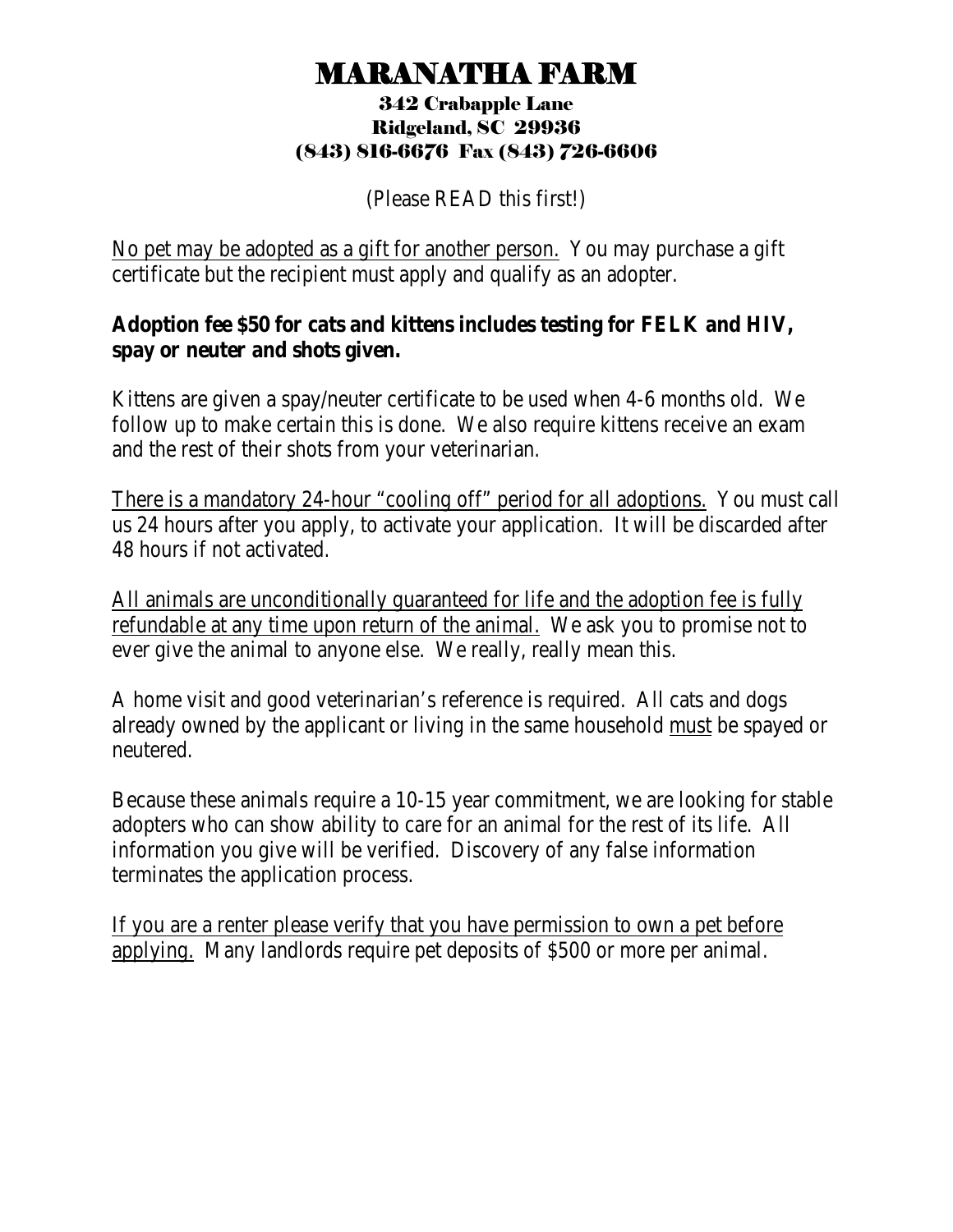# MARANATHA FARM 342 Crabapple Lane

## Ridgeland, SC 29936 (843) 816-6676 Fax (843) 726-6606

### Feline Adoption Application and Contract

| 2. Home phone:<br>3. Occupation(s):                                                                                                                                                  |
|--------------------------------------------------------------------------------------------------------------------------------------------------------------------------------------|
|                                                                                                                                                                                      |
| ,我们也不会有什么。""我们的人,我们也不会有什么?""我们的人,我们也不会有什么?""我们的人,我们的人,我们的人,我们的人,我们的人,我们的人,我们的人,我                                                                                                     |
| ,我们也不会有什么。""我们的人,我们也不会有什么?""我们的人,我们也不会有什么?""我们的人,我们也不会有什么?""我们的人,我们也不会有什么?""我们的人                                                                                                     |
| 8. Do you own your home or rent?<br>9. If renting, we must verify you have permission to have a pet. Please give us your landlord's                                                  |
| 10. Type home? (house/apartment/mobile etc): ___________________________________                                                                                                     |
| 11. What is the name of the cat or kitten you want?______________________________                                                                                                    |
| 12. What is the likelihood you will move in the next 12-15 years, and what will you do with this                                                                                     |
| 13. Your cat will need food, toys and litter, annual vaccinations, and flea control. How much do<br>you anticipate spending yearly to meet these needs and can you easily afford it? |

14. If your pet becomes ill or injured, have you thought about whether you are financially able to provide medical care? \_\_\_\_\_\_\_\_\_\_\_\_\_\_\_\_\_\_\_\_\_\_\_\_\_\_\_\_\_\_\_\_\_\_\_\_\_\_\_\_\_\_\_\_\_\_\_\_\_\_\_\_\_\_\_\_\_

\_\_\_\_\_\_\_\_\_\_\_\_\_\_\_\_\_\_\_\_\_\_\_\_\_\_\_\_\_\_\_\_\_\_\_\_\_\_\_\_\_\_\_\_\_\_\_\_\_\_\_\_\_\_\_\_\_\_\_\_\_\_\_\_\_\_\_\_\_\_\_\_\_\_\_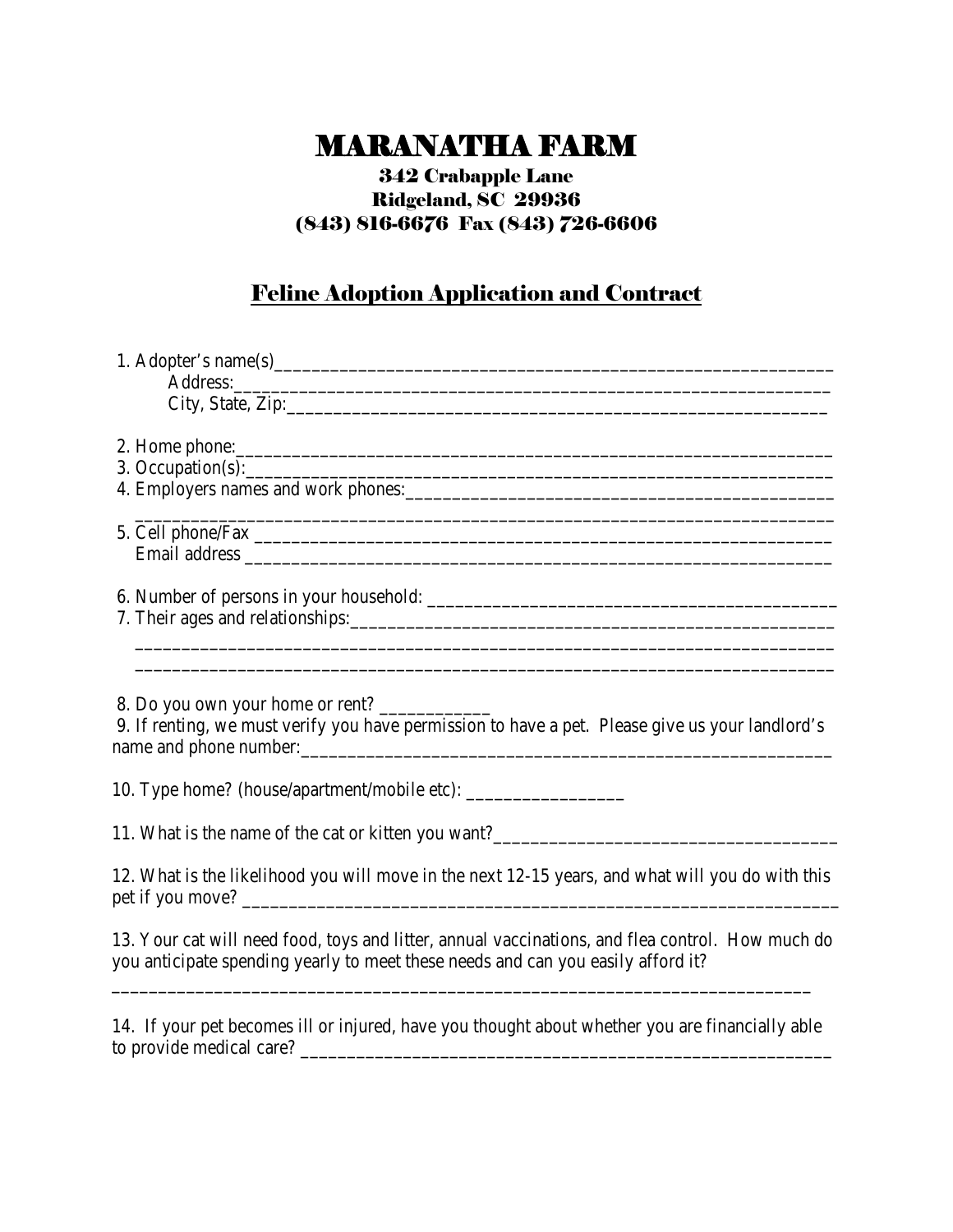15. Would you be willing to allow a representative from our group to visit your home before the adoption is completed, and if so when would you be available? \_\_\_\_\_\_\_\_\_\_\_\_\_\_\_\_\_\_\_\_\_\_\_\_\_\_\_

\_\_\_\_\_\_\_\_\_\_\_\_\_\_\_\_\_\_\_\_\_\_\_\_\_\_\_\_\_\_\_\_\_\_\_\_\_\_\_\_\_\_\_\_\_\_\_\_\_\_\_\_\_\_\_\_\_\_\_\_\_\_\_\_\_\_\_\_\_\_\_\_\_\_\_

\_\_\_\_\_\_\_\_\_\_\_\_\_\_\_\_\_\_\_\_\_\_\_\_\_\_\_\_\_\_\_\_\_\_\_\_\_\_\_\_\_\_\_\_\_\_\_\_\_\_\_\_\_\_\_\_\_\_\_\_\_\_\_\_\_\_\_\_\_\_\_\_\_\_\_\_\_\_ \_\_\_\_\_\_\_\_\_\_\_\_\_\_\_\_\_\_\_\_\_\_\_\_\_\_\_\_\_\_\_\_\_\_\_\_\_\_\_\_\_\_\_\_\_\_\_\_\_\_\_\_\_\_\_\_\_\_\_\_\_\_\_\_\_\_\_\_\_\_\_\_\_\_\_\_\_\_ \_\_\_\_\_\_\_\_\_\_\_\_\_\_\_\_\_\_\_\_\_\_\_\_\_\_\_\_\_\_\_\_\_\_\_\_\_\_\_\_\_\_\_\_\_\_\_\_\_\_\_\_\_\_\_\_\_\_\_\_\_\_\_\_\_\_\_\_\_\_\_\_\_\_\_\_\_\_

\_\_\_\_\_\_\_\_\_\_\_\_\_\_\_\_\_\_\_\_\_\_\_\_\_\_\_\_\_\_\_\_\_\_\_\_\_\_\_\_\_\_\_\_\_\_\_\_\_\_\_\_\_\_\_\_\_\_\_\_\_\_\_\_\_\_\_\_\_\_\_\_\_\_\_\_\_\_

\_\_\_\_\_\_\_\_\_\_\_\_\_\_\_\_\_\_\_\_\_\_\_\_\_\_\_\_\_\_\_\_\_\_\_\_\_\_\_\_\_\_\_\_\_\_\_\_\_\_\_\_\_\_\_\_\_\_\_\_\_\_\_\_\_\_\_\_\_\_\_\_\_\_\_

\_\_\_\_\_\_\_\_\_\_\_\_\_\_\_\_\_\_\_\_\_\_\_\_\_\_\_\_\_\_\_\_\_\_\_\_\_\_\_\_\_\_\_\_\_\_\_\_\_\_\_\_\_\_\_\_\_\_\_\_\_\_\_\_\_\_\_\_\_\_\_\_\_\_\_

16. Have you adopted an animal from us or another local rescue or shelter before? \_\_\_\_\_\_\_\_\_\_\_\_\_\_\_\_\_\_\_\_\_\_\_\_\_\_\_\_

17. What pets do you own or have owned in the last 10 years and where are they now?

18. Who is (was) your veterinarian for the above animals?\_\_\_\_\_\_\_\_\_\_\_\_\_\_\_\_\_\_\_\_\_\_\_\_ Name, city and phone number:\_\_\_\_\_\_\_\_\_\_\_\_\_\_\_\_\_\_\_\_\_\_\_\_\_\_\_\_\_\_\_\_\_\_\_\_\_\_\_\_\_\_\_\_\_\_\_\_\_\_

By signing below, I certify that the information I have given is true and that I recognize that any misrepresentation of the facts may result in my losing privilege of adopting a pet. I authorize investigation of all statements on this application.

I understand that Maranatha Farm reserves the right to refuse adoption to anyone. This application is the property of Maranatha Farm. We never sell information but it may be shared with other animal adoption agencies.

Signature \_\_\_\_\_\_\_\_\_\_\_\_\_\_\_\_\_\_\_\_\_\_\_\_\_\_\_\_\_\_\_\_\_\_\_\_\_\_\_\_\_\_ date\_\_\_\_\_\_\_\_\_\_\_\_\_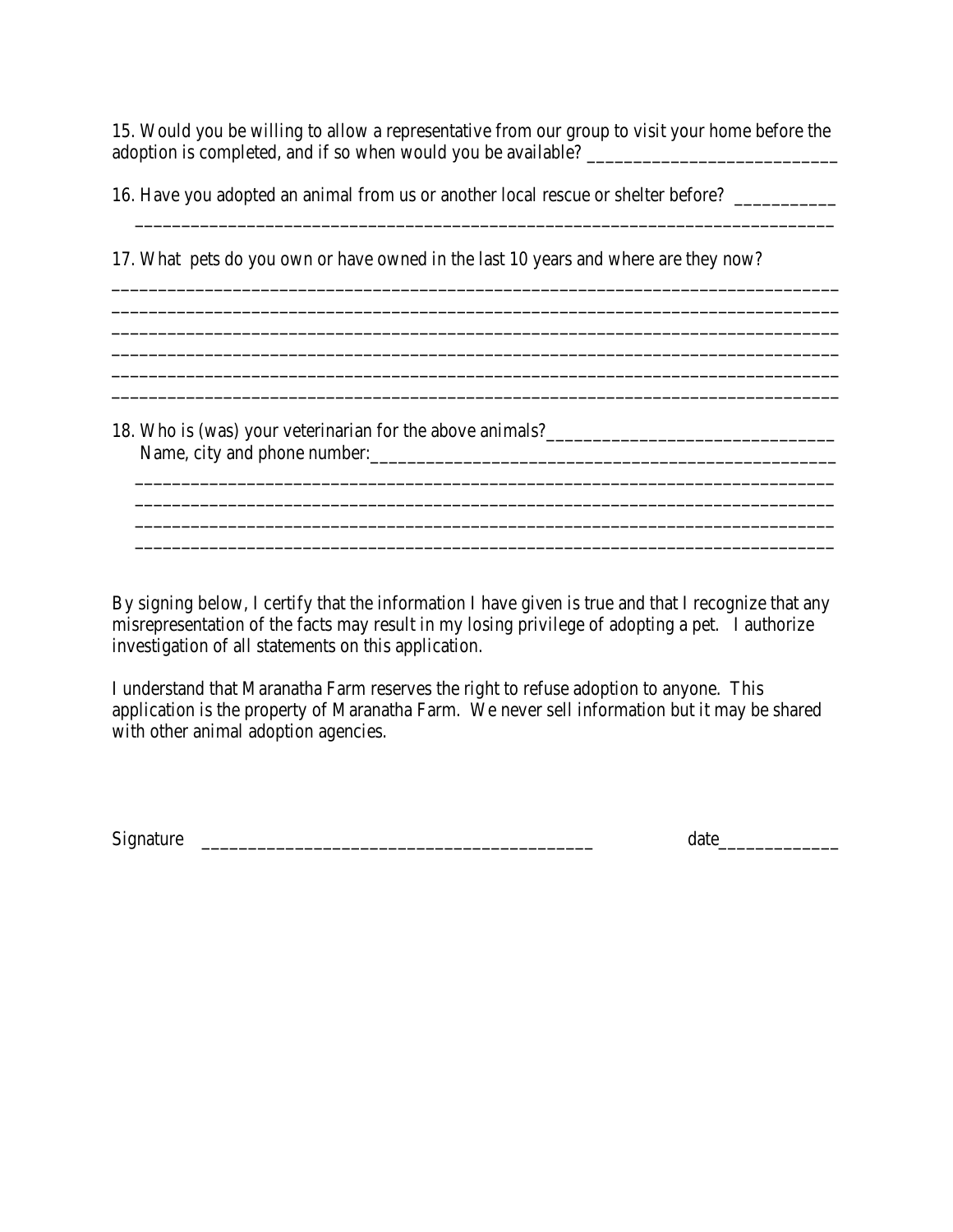# MARANATHA FARM 342 Crabapple Lane

## Ridgeland, SC 29936 (843) 816-6676 Fax (843) 726-6606

### **CONTRACT**

To be signed before witnesses at time of adoption.

Please put your initials next to each item to acknowledge you have read and agree to that item:

#### **I understand I may voluntarily return this animal to Maranatha Farm at any time for a full refund of the adoption fee.**

#### **I promise I will not sell or give this animal away to anybody else.**

If a kitten is adopted, I understand that this animal must be spayed or neutered when it is four to six months old. I promise to deliver this animal for neutering to one of the designated veterinary clinics on the spay/neuter certificate at no later than six months old.

I promise to provide good quality food and necessary veterinary care for this animal including flea control, vaccination boosters, worming and all other care as prescribed by my veterinarian. I further promise that as this animal ages and requires more care to enjoy its senior years I will provide it with every comfort possible such as arthritis relief and special diet.

**I promise not to have this animal declawed,** not to do extreme nail trimming, or do anything to cause unnecessary pain and suffering to this animal.

If this cat or kitten has a long coat I promise to keep the coat properly brushed or combed to prevent the formation of mats. Regular clipping of the coat by a professional groomer or veterinarian is also acceptable.

**This kitten or cat will be raised as an indoor-only animal and kept indoors only for it's entire life.** Indoors may include a screened porch but only if the yard is enclosed with secure fence so the cat will not be endangered by roving dogs, alligators etc. The porch must be securely screened and either the door or the gate to the yard must be kept locked.

I promise never to strike, slap, hit or kick this animal to correct behavior, but to apply humane methods of training and positive reinforcement.

I promise to notify Maranatha Farm of any change in my address or telephone number, and to notify them of any major illness, loss or death of the animal.